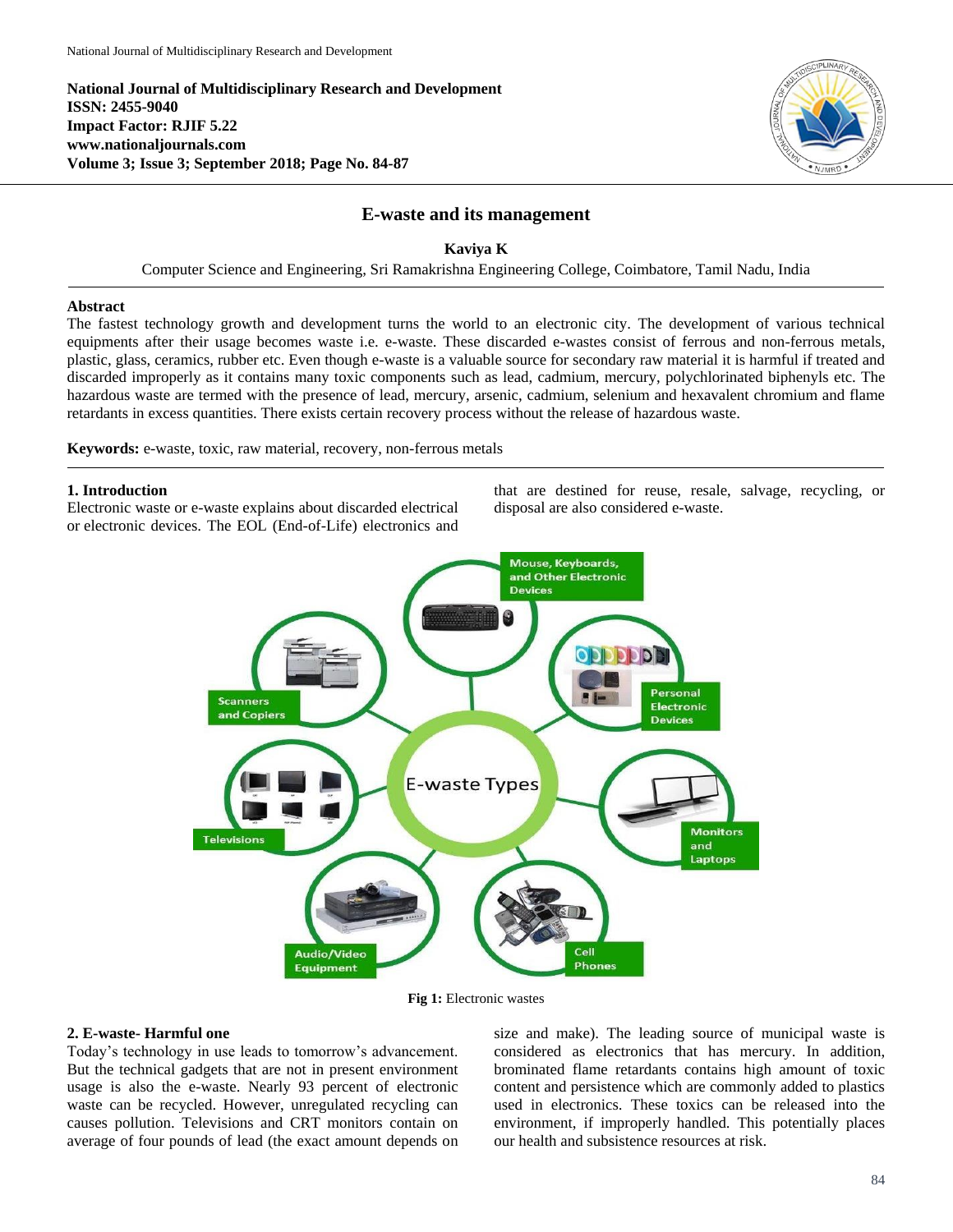#### **3. Impacts of E-waste on the environment**

E-waste that naturally has its impact on the environment. Mostly the improper disposal of the electronic waste from all sorts of electronics ranging from computers and mobile phones, to household electronics such as food processors, pressure, cookers pollutes the nature adversely. The impact of electronic waste affects soil, air and water.

# **3.1 Effects on air**

The most common effect of e-waste is air pollution. Improper disposal of electronic waste through air contaminates air. The burning of e-waste leads to release of toxic substance like hydrocarbons into the air. This causes various health hazards to all the living beings.

#### **3.2 Effects on water**

The illegitimate disposal of heavy metals such as lead, barium, mercury, lithium (found in mobile phone and computer batteries), etc. leach through the soil and reaches groundwater. This results in poisoning of ground water.

#### **3.3 Effects on soil**

The toxic heavy metals and chemicals from e-waste enter the "soil-crop-food pathway," which is the significant routes for heavy metals' exposure to humans. These chemicals are not biodegradable and they remain in the soil for long periods of time that increases the risk of exposure. This affects the human body by damaging the brain, heart, liver, kidney,

skeletal system and the nervous system. Not only humans it ultimately poses grave dangers to livestock.



**Fig 2:** E-waste dumped in water resource area

#### **4. E-waste recycling and recovery**

The approximate amount of e-waste produced each year in the world is about 50 million tons and is increasing. Several techniques are emerging to avoid environmental contamination in e-waste recycling and recovery. India has established "Recycling and Treatment and Disposal Facilities" to dispose hazardous wastes.



**Fig 3:** E-waste recycling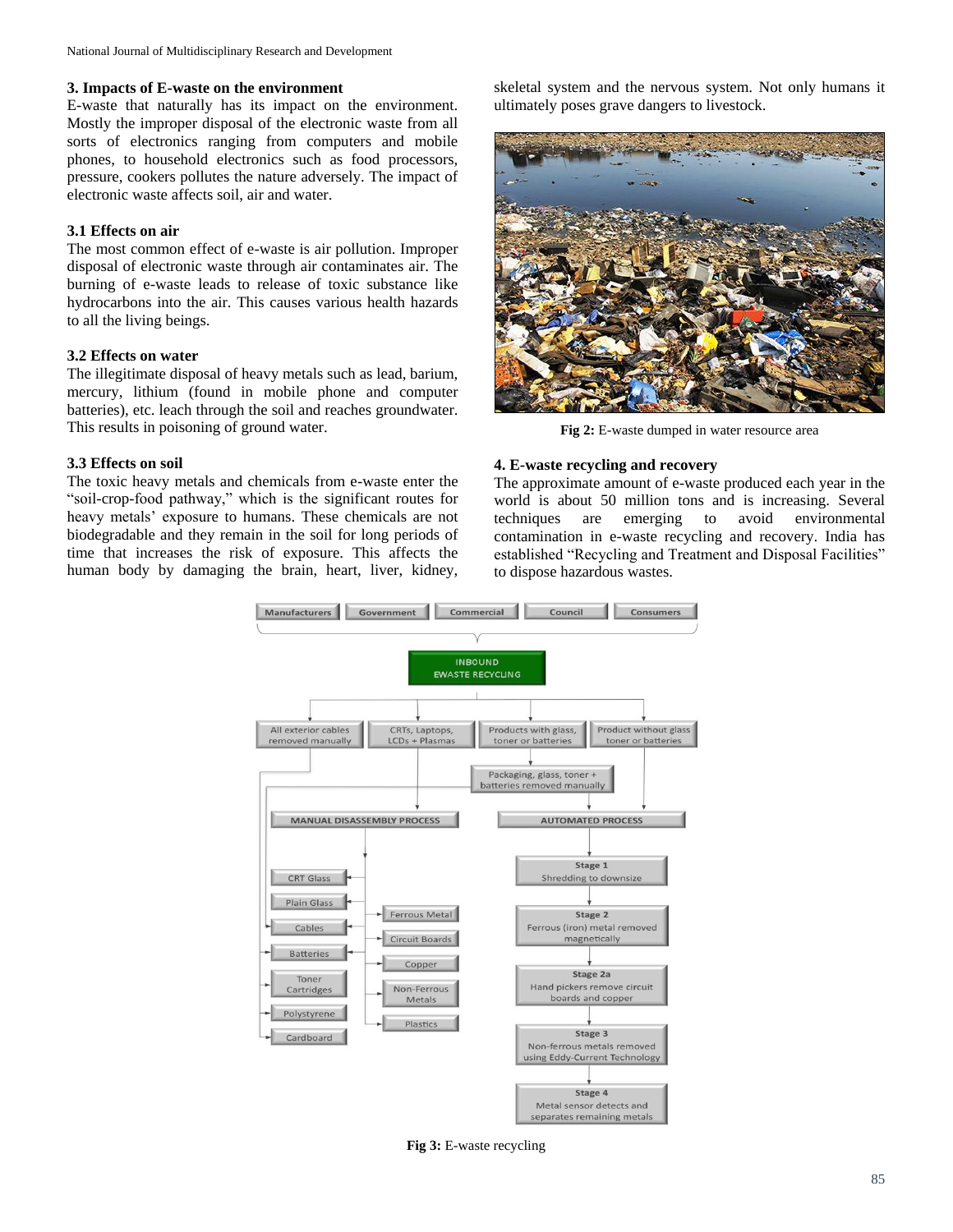## **Facility Operation Requirements**

- 1. Collection
- 2. Storage
- 3. Dismantling & Segregation
- 4. Recycling
- 5. Treatment & Disposal

# **4.1 Plastic Recycling**

The three different types of plastic recycling process involved are chemical recycling, mechanical recycling and thermal recycling. In mechanical recycling, a new plastic product is formed by shredding and identification process. Thermal recycling process uses plastics as alternative fuel. The two major types of plastic resins are "thermosets" and "thermoplastics" are used in electronics. Thermosets cannot be re-melted and formed into new products and so they are shredded and recycled, where thermoplastics can be re-melted and formed into new products.

# **4.2 CRT Recycling Process**

The two main components in CRT recycling process is that glass (SiO2, NaO, CaO, coloring, oxidizing and X-ray protection components (K2O, MgO, ZnO, BaO, PbO) and non-glass components (plastics, steel, copper, electron gun, phosphor coating). The glass to glass and glass to lead recycling are the present techniques available for CRT recycling.

The following technologies by India for non-CRT e-waste treatment,

- 1. Dismantling
- 2. Pulverization/ Hammering
- 3. Shredding
- 4. Density separation using water

### **4.3 Metals Recovery**

Metals recycling concentrates on lead recycling, copper recycling and precious metals recycling. The separation of metallic components usually done through magnetic and eddy current separators. Copper electrolysis process is used in precious metal recovery like gold, palladium, platinum, etc.

### **4.4 Lead Recovery**

The technologies used for lead recovery from e-waste fraction are Reverberatory furnace and blast furnace.

### **5. Conclusion**

The use of electronic goods cannot be avoided and it can be reduced and recycled to a greater extend. Inappropriate recycling also causes hazardous damage to lifecycle of all living beings.

Some of the ways that can probably reduce the effects of ewaste recycling:

- 1. Cross check with the local government on laws and regulations guiding ethical and safe disposal of these waste.
- 2. The donation of electronics promotes the reuse of the ewaste disposed and this can reduce pollution caused by ewaste and also give access to people who would not otherwise have access to these devices.

3. The use of certified E-waste recycler which is an ethical and safe recycler certified through the Basel Action Network (BAN), a non-profit organization promotes proper recycling process.

With the consideration of all the above statements and as responsible citizens must mindful of the dangers posed by Ewaste to the environment and do as much as to protect the environment. The e-waste not just affects the environment, it causes several changes in the health and life cycle of the living beings.

## **6. References**

- 1. Vidyadhar Ari. A Review of Technology of Metal Recovery from Electronic Waste, E-Waste in Transition, Florin-Constantin Mihai, Intech Open, 2016, DOI: 10.5772/61569. Available from: https://www.intechopen. com/books/e-waste-in-transition-from-pollution-toresource/a-review-of-technology-of-metal-recovery-fromelectronic-waste.
- 2. Sinha-Khetriwal D, Kraeuchi P, Schwaninger M. A comparision of electronic waste recycling in Switzerland and in India, Environmental Impact Assesment Review. 2005; 25(5):492-50, DOI: 10.1016/j.eiar.2005.04.006.
- 3. Ramapati K, Saumya T. Electronics-Hi-Tech-Highly Toxic India. Green Peace, 2007.
- 4. Goosey M, Kellner R. Recycling technologies for the treatment of end of life printed circuit boards (PCB)", Circuit World. 2003; 29(3):33-37, DOI: http://dx.doi.org/ 0.1108/03,056,120,310,460,801.
- 5. Ramachandra TV, Saira Varghesek. Environmentally Sound options for E-WASTES Management, Published By: Envis Journal of Human Settlements, 2009.
- 6. Muammer Kaya. Recovery of Metals from Electronic wastes by Physical and Chemical Recyling process, World Academy of Science Engineering and Technology, International Journal of Chemical and Molecular Engineering. 2016; 10:2.
- 7. Hageluken C. Recycling of electronic scrap at Umicore's integrated metals smelter and refinery, In: Proceedings of European Metallurgical Conference (EMC) 2005; 18– 21; Dresden, 2005, 307-323.
- 8. Bhuie AK, Ogunseitan OA, Saphore JDM, Shapiros AA. Environmental and economic trade-offs in consumer electronics products recycling, a case study of cell phones and computers. In: Proceedings of the IEEE International Symposium on Electronics and the Environment, 2004, 74-79.
- 9. National Environment Agency of Singapore (NEA). Hazardous Waste (Control of Export, Import and Transit) Regulations, 1998.
- 10. Delfini M, Ferrini M, Manni A, Massacci P, Piga L, Scoppettuolo A. Optimization of precious metal recovery from waste electrical and electronic equipment boards, Journal of Environmental Protection. 2011; 2:675-682, DOI: 10.4236/jep.2011.26078.
- 11. Fornalczyk A, Willner J, Francuz K, Cebulski J. E-waste as a source of valuable metals, Archives of Materials Science and Engineering. 2013; 63(2):87-92.